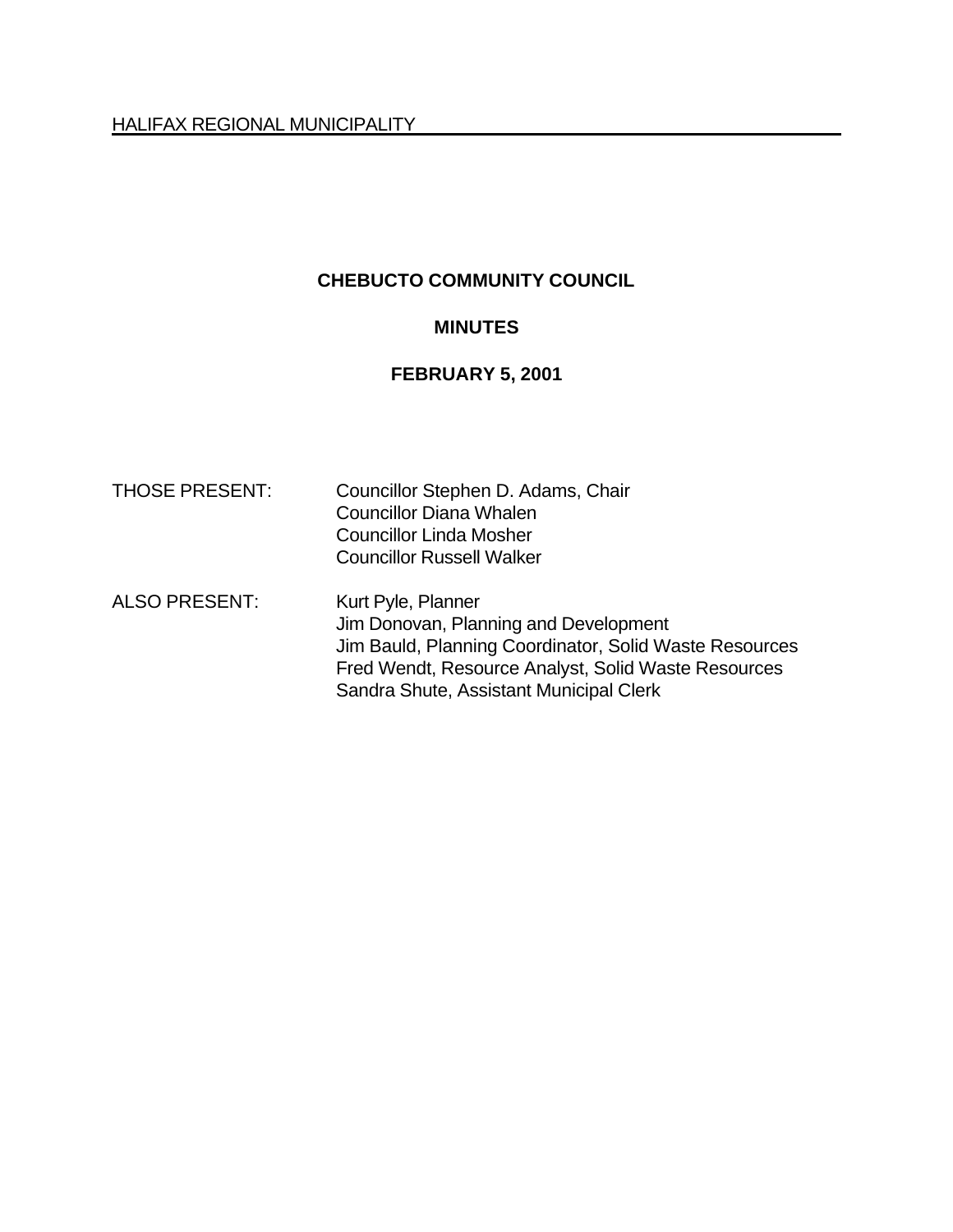# **TABLE OF CONTENTS**

| 1.  |                                                                              |                                                             |                                                                                                                                                                                                                                                       |  |  |
|-----|------------------------------------------------------------------------------|-------------------------------------------------------------|-------------------------------------------------------------------------------------------------------------------------------------------------------------------------------------------------------------------------------------------------------|--|--|
| 2.  | Public Meeting - Construction and Demolition Waste Management  4             |                                                             |                                                                                                                                                                                                                                                       |  |  |
| 3.  |                                                                              |                                                             |                                                                                                                                                                                                                                                       |  |  |
| 4.  | Approval of the Order of Business and Approval of Additions and Deletions  8 |                                                             |                                                                                                                                                                                                                                                       |  |  |
| 5.  | <b>Business Arising from the Minutes</b>                                     |                                                             |                                                                                                                                                                                                                                                       |  |  |
|     | <b>Status Sheet Items</b><br>5.1                                             |                                                             |                                                                                                                                                                                                                                                       |  |  |
|     |                                                                              | 5.1.1<br>5.1.2<br>5.1.3<br>5.1.4<br>5.1.5<br>5.1.6<br>5.1.7 | 2232 Old Sambro Road - On-Going Flooding Problems  8                                                                                                                                                                                                  |  |  |
| 6.  |                                                                              |                                                             |                                                                                                                                                                                                                                                       |  |  |
| 7.  |                                                                              |                                                             |                                                                                                                                                                                                                                                       |  |  |
| 8.  |                                                                              |                                                             |                                                                                                                                                                                                                                                       |  |  |
| 9.  |                                                                              |                                                             |                                                                                                                                                                                                                                                       |  |  |
| 10. |                                                                              |                                                             |                                                                                                                                                                                                                                                       |  |  |
| 11. | Reports                                                                      |                                                             |                                                                                                                                                                                                                                                       |  |  |
|     | 11.1<br>11.2                                                                 |                                                             | Case 00262 - Stage II Development Agreement Application for<br>Royale Hemlock Estates, Phases 1B and Phases 3 to 9<br>(This was incorrectly referred to on the Agenda as Case 00061 -<br><b>Stage II Development Agreement Application for Royale</b> |  |  |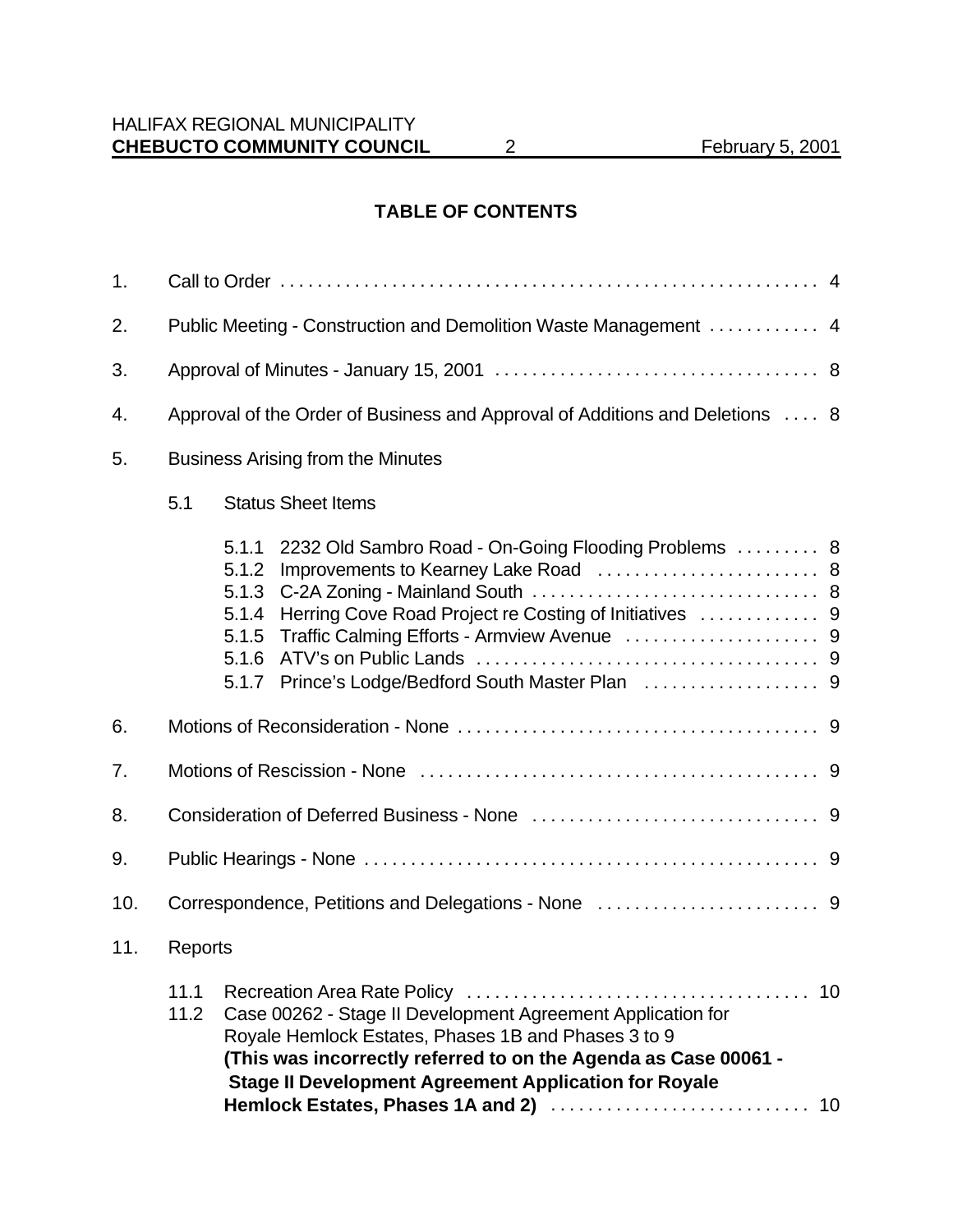|     | <b>HALIFAX REGIONAL MUNICIPALITY</b><br><b>CHEBUCTO COMMUNITY COUNCIL</b><br>3 | February 5, 2001 |  |  |  |
|-----|--------------------------------------------------------------------------------|------------------|--|--|--|
| 12. |                                                                                |                  |  |  |  |
| 13. | <b>Added Items</b>                                                             |                  |  |  |  |
|     | 13.1                                                                           |                  |  |  |  |
| 14. |                                                                                |                  |  |  |  |
|     |                                                                                |                  |  |  |  |
| 16. |                                                                                |                  |  |  |  |
|     |                                                                                |                  |  |  |  |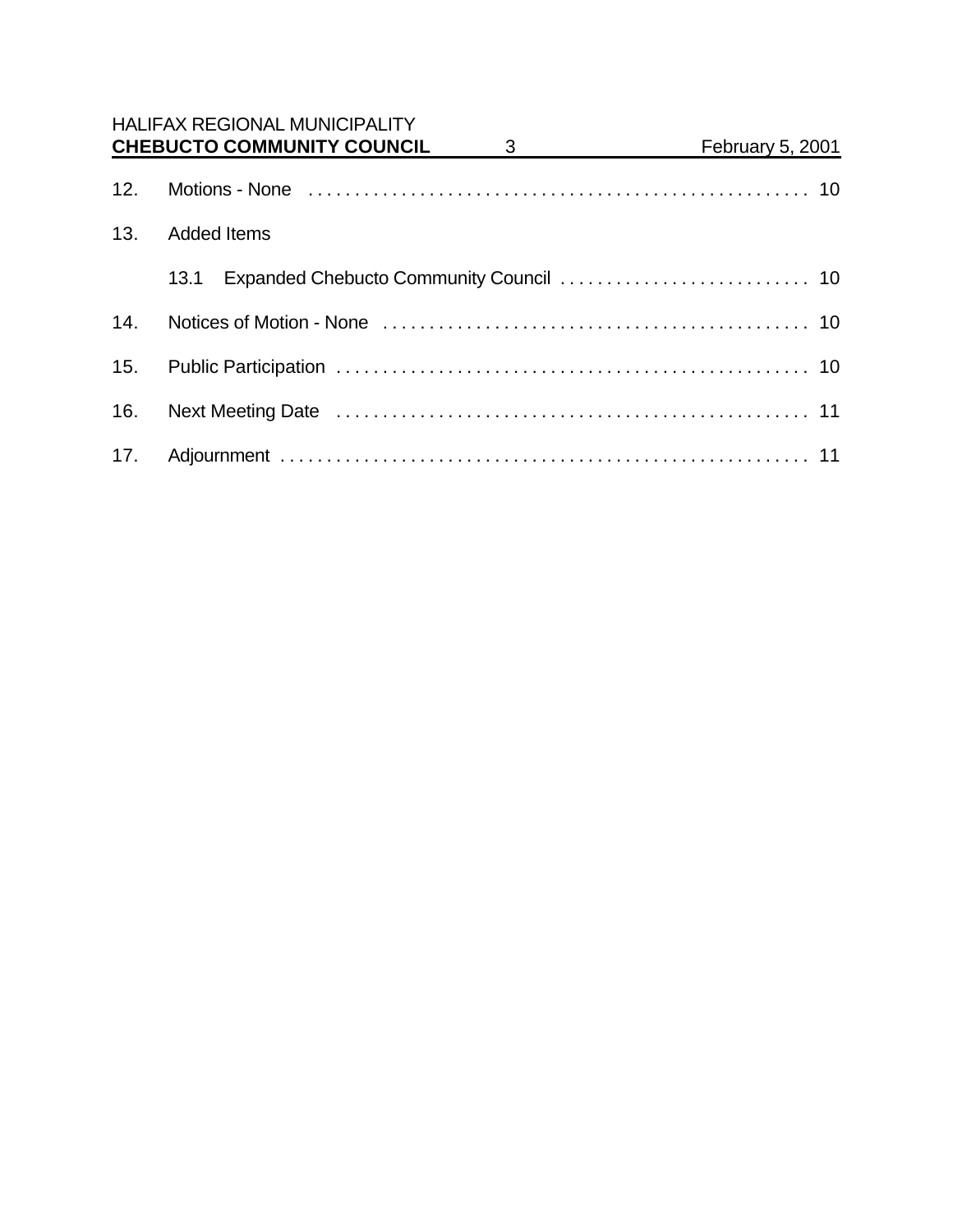### 1. **CALL TO ORDER**

The meeting was called to order at 7:00 p.m. in the Council Chambers at 2750 Dutch Village Road, Halifax.

# 2. **PUBLIC MEETING RE CONSTRUCTION AND DEMOLITION WASTE MANAGEMENT**

In attendance for this particular portion of the meeting were:

Kurt Pyle, Planner Jim Donovan, Planning and Development Jim Bauld, Planning Coordinator, Solid Waste Resources Fred Wendt, Resource Analyst, Solid Waste Resources Bernie Matlock, Design Engineer, Department of Environment 50 members of the public

Mr. Jim Bauld, Planning Coordinator, Solid Waste Resources provided background information on HRM's Solid Waste Management system and the C & D component of same. He subsequently explained the purpose of the meeting - to gather information from the public and the industry itself - and the process as approved by Regional Council. He then, with the aid of overheads, provided information on Principles for C & D Waste Management and Key Issues.

Councillor Walker referred to duplication of provincial regulations and suggested that some things should be duplicated to protect the public. If necessary, if the province will not shut down a facility, then maybe HRM can. He also said that sometimes a truck not only has C & D material but green garbage bags with unknown contents and unless it is dumped on a pad, there is no way of knowing what is in them.

Mr. Bauld advised that the purpose of this meeting was to hear comments and Councillor Walker's comments would be noted.

Councillor Adams asked if consideration was being given to landfills.

In response, Mr. Bauld advised that the public process approved by Regional Council is to bring management structure to the C & D industry. There is no Land Use By-law that will permit C & D disposal facilities and no uniform control of the regulation and operation of existing C & D recycling facilities. There would have to be a licencing by-law for limited control over materials from a community environmental protection point of view.

Councillor Adams asked what goes into a C & D facility.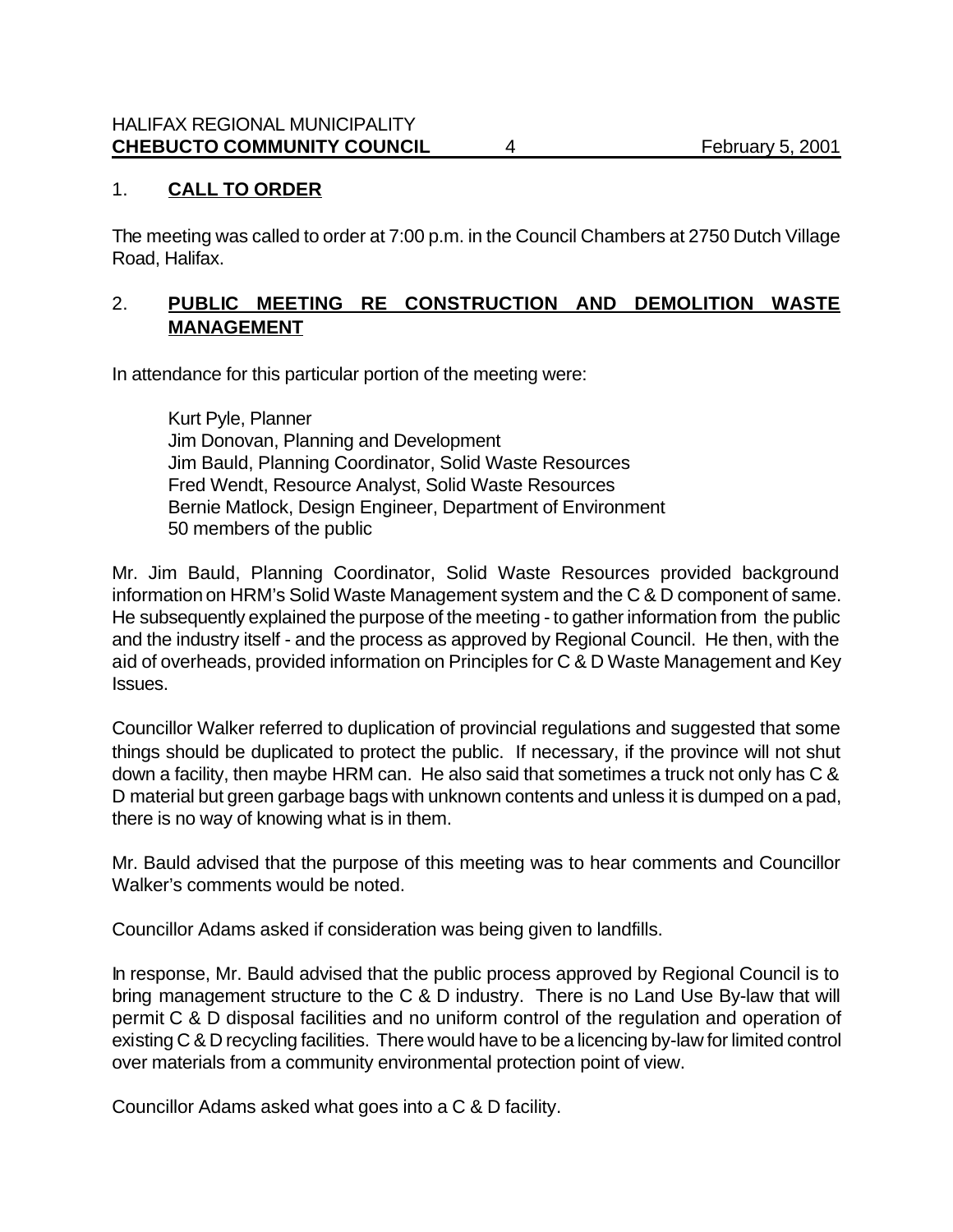# HALIFAX REGIONAL MUNICIPALITY **CHEBUCTO COMMUNITY COUNCIL** 5 February 5, 2001

Mr. Bauld explained that a large percentage is construction and demolition materials such as wood, brick, asphalt, shingles, gyproc, metal framing, wood trusses, concrete, root ball stumps from grubbing. Sometimes there is mixed waste or paint which is put aside and disposed of properly.

Councillor Adams asked if there was leachate from these facilities.

Mr. Bauld advised that any outdoor facility with materials buried in a disposal cell will have rainwater, snow and ice percolate down through the material to the clay liner. There will be leachate but there is design criteria for C & D disposal facilities that provides protection to the environment. The leachate will be monitored by Department of Environment.

With regard to education, communication and awareness, Councillor Adams advised that there were individuals in attendance this evening who received a piece of paper in their mailboxes, "Say No to a Private Landfill". He stated this was, in his opinion, an intentionally misleading, irresponsible and inaccurate document. He was not sure who was responsible for it. He advised he intended to hold a meeting on C & D in this particular community to discuss the issue on a more personal basis and get the facts out on the table.

Mr. Dan Chaissie, Halifax C & D Recycling Ltd., Goodwood indicated he was responsible for circulating the information in question.

Councillor Adams asked staff to comment on the information that had been sent out - its accuracy or inaccuracy.

Mr. Bauld responded that it is mildly misleading and implies that the establishment of a C & D disposal facility, meeting Department of Environment standards, would be constructed with any other standards through the public process the community feels is necessary in addition. Department of Environment standards are minimum standards. The implication is that groundwater and well water will be negatively impacted for quite a distance. He did not think that was fair representation.

The Chair then called for input from the public.

Mr. Paul Longard referred to a clay liner for a C & D landfill and asked if there was any leachate from this.

Mr. Matlock indicated there are provisions in the guidelines for surface water, ground water and provisions for leachate. It is a minimum requirement. Applications are reviewed on a case-by-case basis. If more stringent technical requirements are necessary to protect the environment, they will be specified in the terms and conditions of the approval.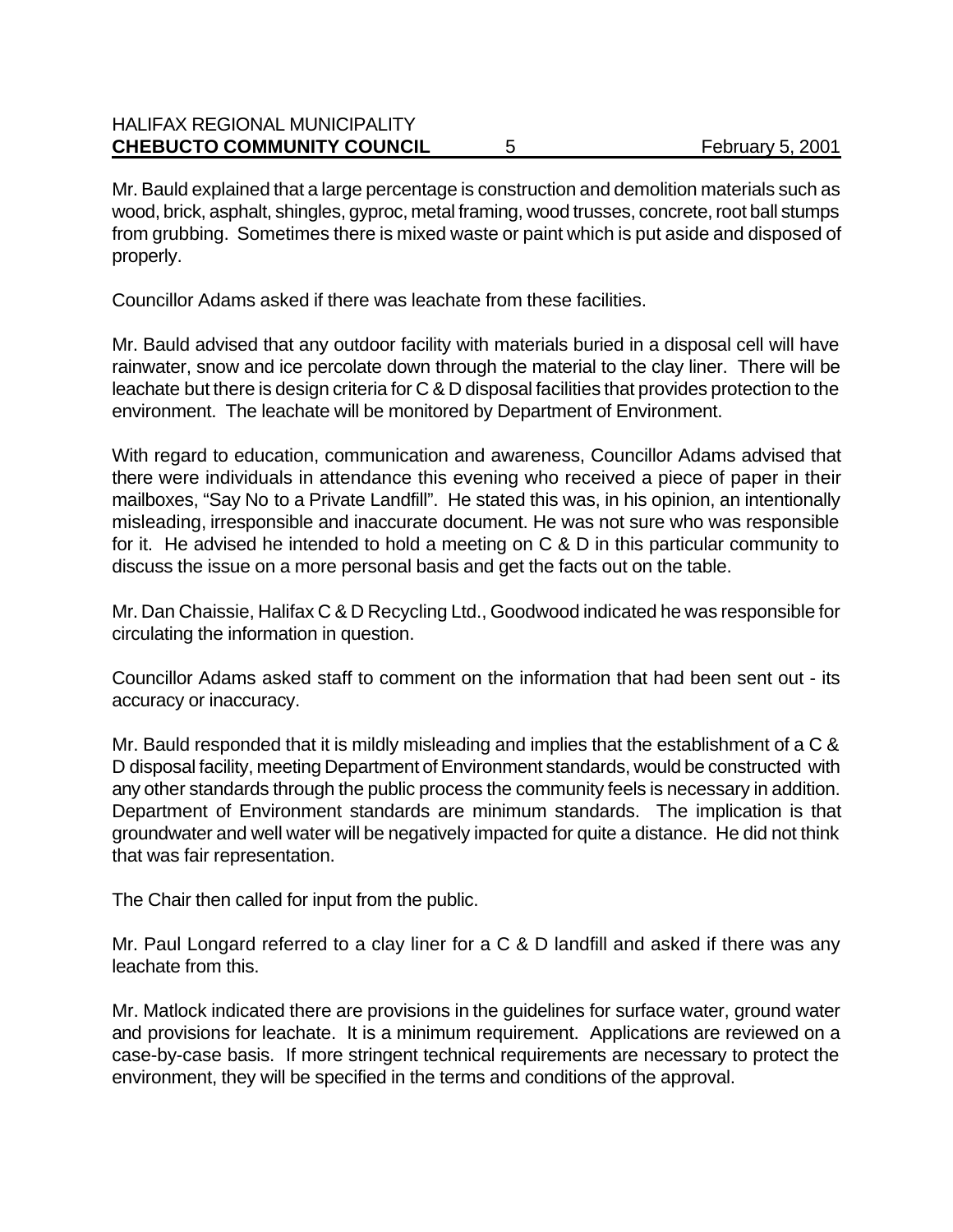# HALIFAX REGIONAL MUNICIPALITY **CHEBUCTO COMMUNITY COUNCIL** 6 February 5, 2001

Mr. Longard continued that there are three C & D landfills in Nova Scotia and asked if any of those have been required to put in a leachate collection system.

Mr. Matlock responded that he was not aware of any problems occurring to date on any of those sites.

Mr. Longard said that groundwater flows in many directions and it takes a long time for contamination in ground water to be found and was very expensive to clean it up. He asked if there was any way that Department of Environment or HRM could guarantee that the liner will not leach.

Mr. Matlock advised that no one can guarantee with absolute certainty that the environment will be protected. That is why there is monitoring. If it is closely monitored, it should help ensure the protection of the environment.

Mr. Dan Chaissie, Halifax C & D Recycling Ltd., Goodwood asked what is in place in terms of disposal guidelines to ensure that materials that exceed the limits do not get into a C & D landfill.

Mr. Matlock advised that any approvals for C & D disposal site will prohibit waste dangerous goods.

Mr. Chaissie expressed concern that there have been five C & D landfills permitted in the last three years in Nova Scotia and none of them has a leachate collection system at the bottom of the cell. He asked how there would be a guarantee that the material going into the landfill, like the high lead level contaminated concrete from the Civic Hospital, would not leach into the groundwater.

Mr. Matlock responded that you would have to specify what you are going to place in the cell. The content of the material would have to be clearly specified under the terms and conditions of approval.

Mr. Kurt Pyle, Planner then provided information on the following:

- C & D Implementation Strategy
- Creation of a C & D Licencing By-law
- Meeting schedule
- The two sites within Chebucto Community Council jurisdiction at this time
- Current and proposed definitions of C & D facilities
- Criteria for Plan Amendments and Licencing By-law re transfer stations, recycling operations and disposal operations
- Provincial C & D siting criteria and the need for additional standards to enhance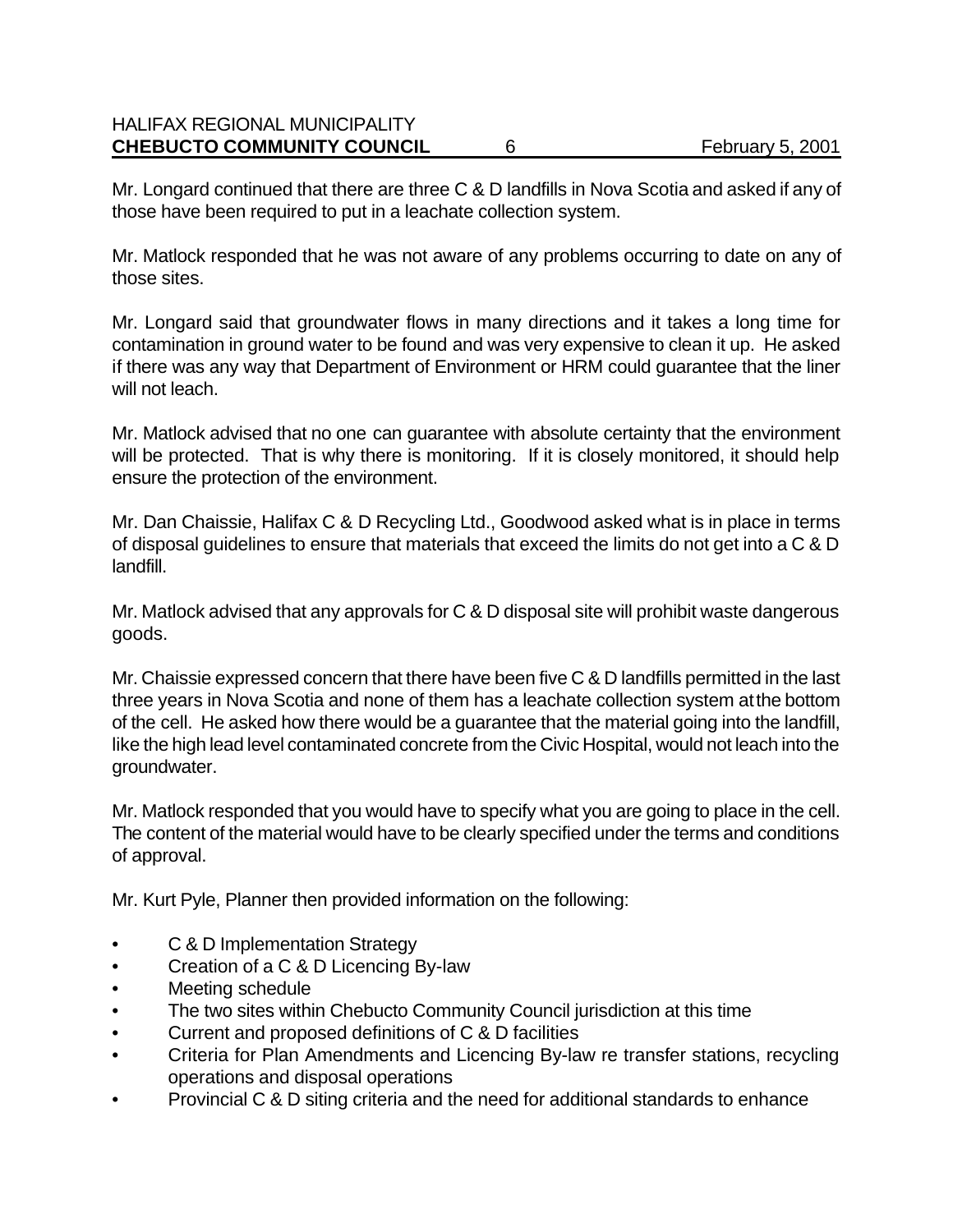# HALIFAX REGIONAL MUNICIPALITY **CHEBUCTO COMMUNITY COUNCIL** 7 February 5, 2001

• Process for public participation program

Councillor Adams pointed out that the Halifax C & D Recycling facility is in District 23, which is outside the jurisdiction of Chebucto Community Council.

Councillor Walker asked if there is requirement for the facility to be within a covered building and could materials be stored outside.

In response, Mr. Pyle advised that the Halifax C & D is in a zone that does not require a building. RDM Recycling is grandfathered.

Councillor Walker said he hoped that with the new regulations, nothing would be within residential zones. As well, he hoped it would be possible to strengthen the minimum regulations of Department of Environment. The minimum for crushers is 200 meters, let alone C & D yards. He would be looking for at least 200 meters as the minimum.

Mr. Stephen Beazley, Eastern Passage asked if there would be a problem with limitations on what can be taken in and also would there be problems with mixed loads. He asked if the rules are changed, where does a hauler take his materials and who is responsible.

Mr. Bauld advised that the question relates to the disposal of C & D material and if there will be difficulty in disposing of it. The use of the material should be maximized at all times. C & D material will be turned away from Otter Lake now and redirected to private C & D operators if a mixed load comes in. He did not see any change in this and it might be more rigidly enforced because the intention is to have a level playing field for all C & D recycling facilities. Part of the process would be that there would have to be some type of operations plan so that if mixed waste comes in, there is a proper system to separate.

Ms. Mary Ann McGrath, 33 Hamshaw Drive said she was concerned with what happens at the construction site and how construction companies would deal with the materials, how sites are cleared, illegal dumping, trees. She hoped there would be regulations in place to tighten up what construction companies can do.

Councillor Whalen advised that staff is in the process of writing a Burning By-law for the urban area.

Ms. Jennifer Corston, Renovators Resource, Halifax asked if any facility, existing or proposed, meets all requirements, why would you go backwards and look at any kind of landfill when the material is reusable and recyclable. The facilities in place now will not be as successful as they are if certain landfills are going to be allowed. In addition, Department of Environment has stated that employment is increased ten times if there is reuse and recycling. Apart from being concerned about environmental issues, she hoped these materials would stay out of landfills of any kind.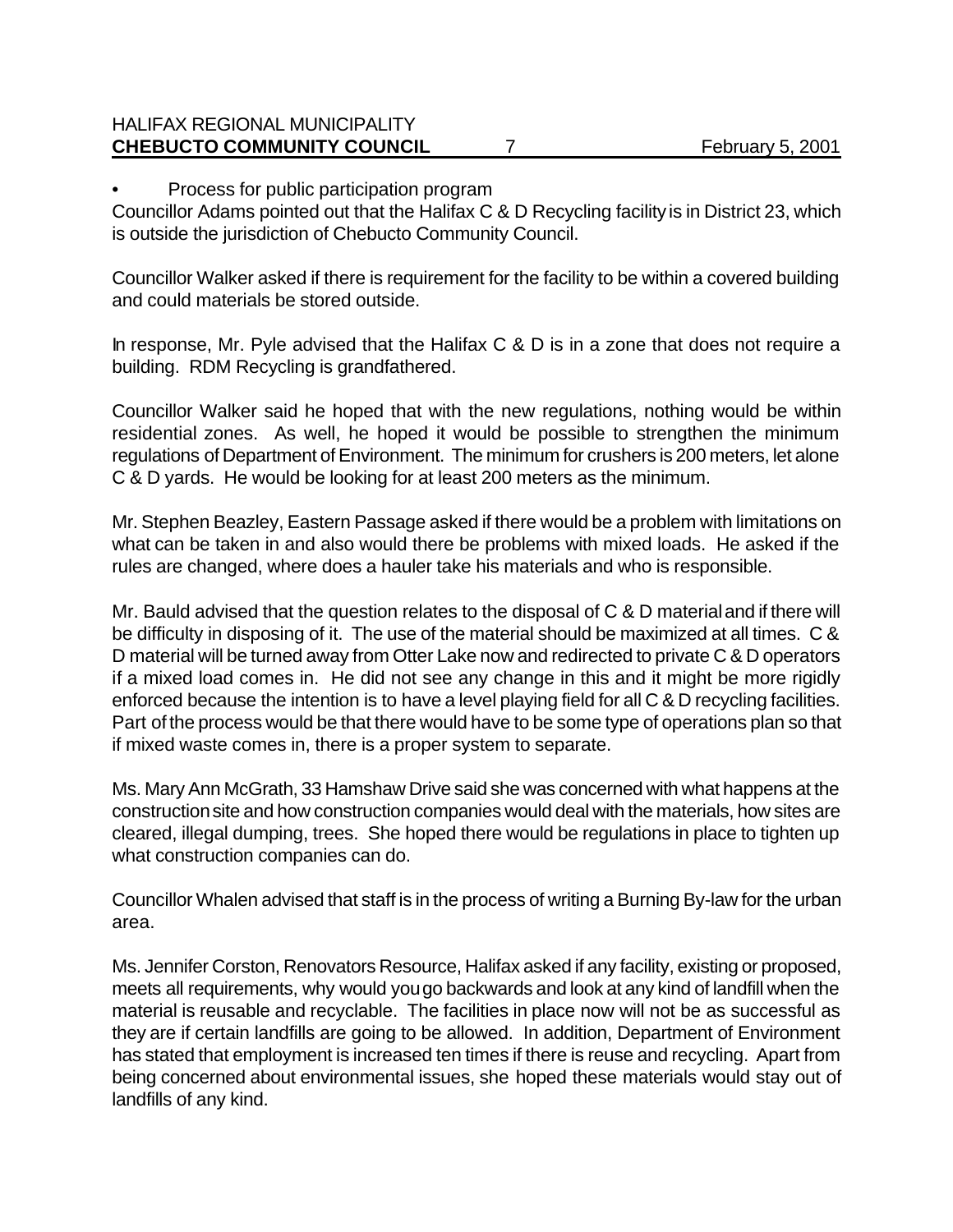Ms. Chaissie asked if it is true that there is an application for a C & D landfill permit for RDM Recycling.

Mr. Matlock advised that an application has been in for almost a year. Department of Environment has been unable to do a detailed review of the application until the applicant gets authorization from the Municipality that it meets all the by-laws and building requirements in the area.

There being no further input on this issue, the Chair declared a recess at 8:00 p.m.

At 8:10 p.m. the meeting reconvened.

### 3. **APPROVAL OF MINUTES - JANUARY 15, 2001**

**MOVED by Councillor Mosher, seconded by Councillor Whalen to approve the Minutes of meeting held on January 15, 2001 as circulated. MOTION PUT AND PASSED.**

# 4. **APPROVAL OF THE ORDER OF BUSINESS AND APPROVAL OF ADDITIONS AND DELETIONS**

Added Items: Expanded Chebucto Community Council - Update

**MOVED by Councillor Mosher, seconded by Councillor Whalen to approve the Order of Business as amended. MOTION PUT AND PASSED.**

### 5. **BUSINESS ARISING OUT OF THE MINUTES**

### 5.1 **Status Sheet Items**

### 5.1.1 2232 Old Sambro Road - On-Going Flooding Problems

Councillor Adams advised that Department of Natural Resources has denied any obligation. Councillor Adams will have to deal differently with this issue.

### 5.1.2 Improvements to Kearney Lake Road

This matter will be on the Agenda for an upcoming Joint Transportation meeting between HRM and Department of Transportation. As well, the widening of Lacewood intersection into Bayers Lake Park will be discussed.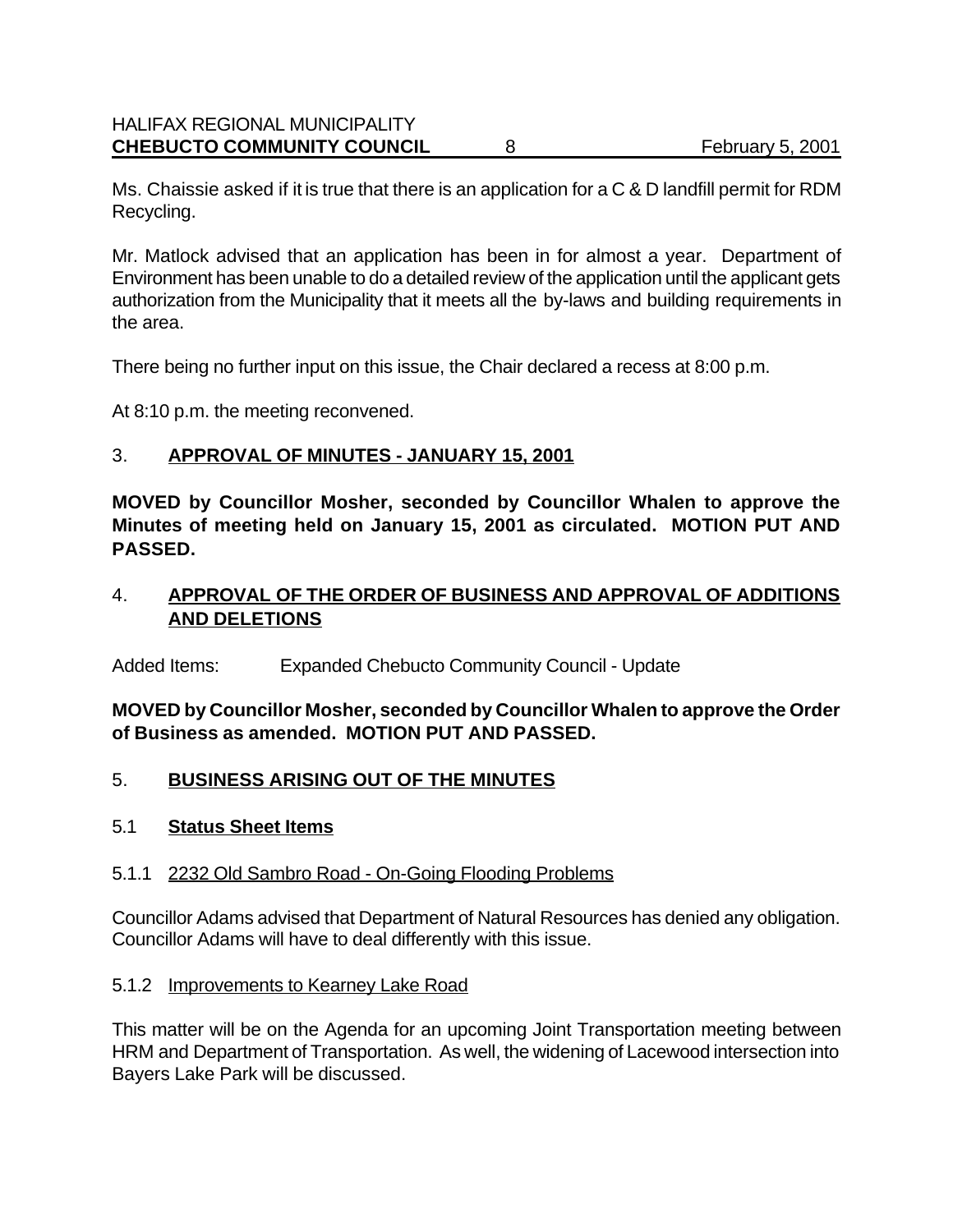# 5.1.3 C-2A Zoning - Mainland South

Report expected in April.

### 5.1.4 Herring Cove Road Project re Costing of Initiatives

No information provided as yet.

### 5.1.5 Costing of Traffic Calming Efforts - Armview Avenue

An Information Report dated January 30, 2001 was before Community Council. The approximate cost is \$90,000 which includes the consultant's study and other miscellaneous expenditures since and before amalgamation.

### 5.1.6 ATV's on Public Lands

The area in question is within the jurisdiction of RCMP. When bike patrols begin in the spring, the area will be easier to police.

#### 5.1.7 Prince's Lodge/Bedford South Master Plan

Councillor Whalen reported that she attended the meetings held in Bedford but felt it was necessary to hold one, and possibly two, public meetings on the Halifax side specifically to address how the strategy relates to Schedule K development. Any meetings will take place after the last meeting to be held in Bedford, which was scheduled for February 21, 2001.

Councillor Mosher asked if there was anything Community Council could do to help Councillor Whalen with the public consultation process.

Councillor Walker responded that she was pleased there were going to be meetings held for her District. She asked that all members of Community Council attend the meetings.

### 6. **MOTIONS OF RECONSIDERATION** - None

- 7. **MOTIONS OF RESCISSION** None
- 8. **CONSIDERATION OF DEFERRED BUSINESS** None
- 9. **PUBLIC HEARINGS** None
- 10. **CORRESPONDENCE, PETITIONS AND DELEGATIONS** None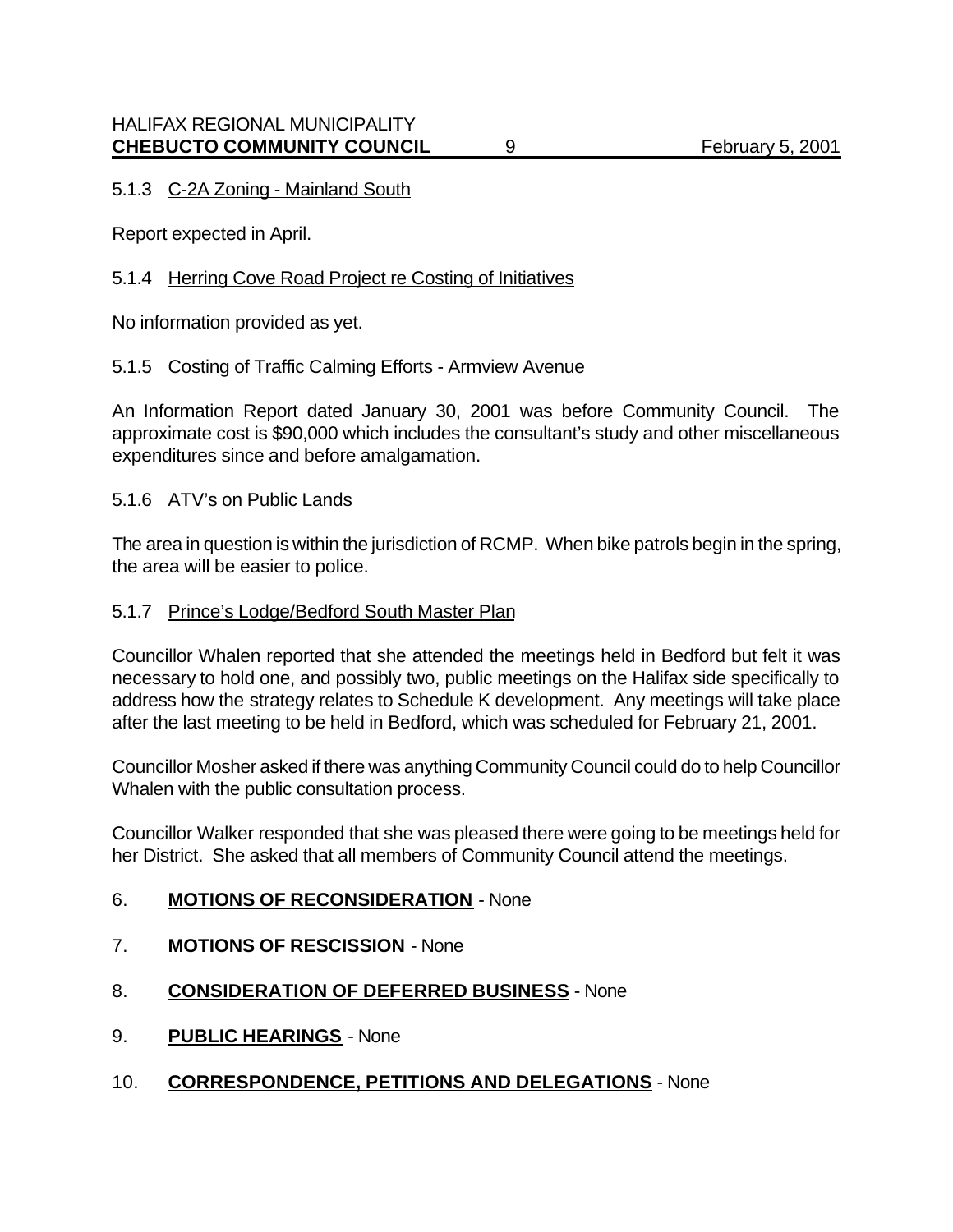# 11. **REPORTS**

### 11.1 **Recreation Area Rate Policy**

This matter was referred by Regional Council at its meeting held on December 12, 2000.

**MOVED by Councillor Walker, seconded by Councillor Whalen to defer this matter to the next meeting. MOTION PUT AND PASSED.**

11.2 **Case 00262 - Stage II Development Agreement Application for Royale Hemlock Estates, Phase 1B and Phases 3 to 9** (This was improperly listed on the Agenda as Case 00061 - Stage II Development Agreement for Royale Hemlock Estates, Phases 1A and 2)

A Staff Report dated January 29, 2001 was before Community Council.

# **MOVED by Councillor Whalen, seconded by Councillor Walker to defer this item to the next meeting of Community Council. MOTION PUT AND PASSED.**

12. **MOTIONS** - None

# 13. **ADDED ITEMS**

### 13.1 **Expanded Chebucto Community Council**

Councillor Walker provided an update on the proposed expansion of Chebucto Community Council to include the four Districts from Halifax Peninsula. It was expected this would be in effect on April 1, 2001.

Councillor Adams also advised that it was proposed that the former County area of District 18 would be included in a proposed Western Community Council.

### 14. **NOTICES OF MOTION** - None

### 15. **PUBLIC PARTICIPATION**

Mr. Hiram Tiller, 4 Thackeray Close referred to the possible widening of Lacewood and asked if Chain Lake Drive would be considered as well.

In response, Councillor Whalen advised this was also going to be discussed as there was an informal turning lane which needed to be paved and formalized for safety reasons.